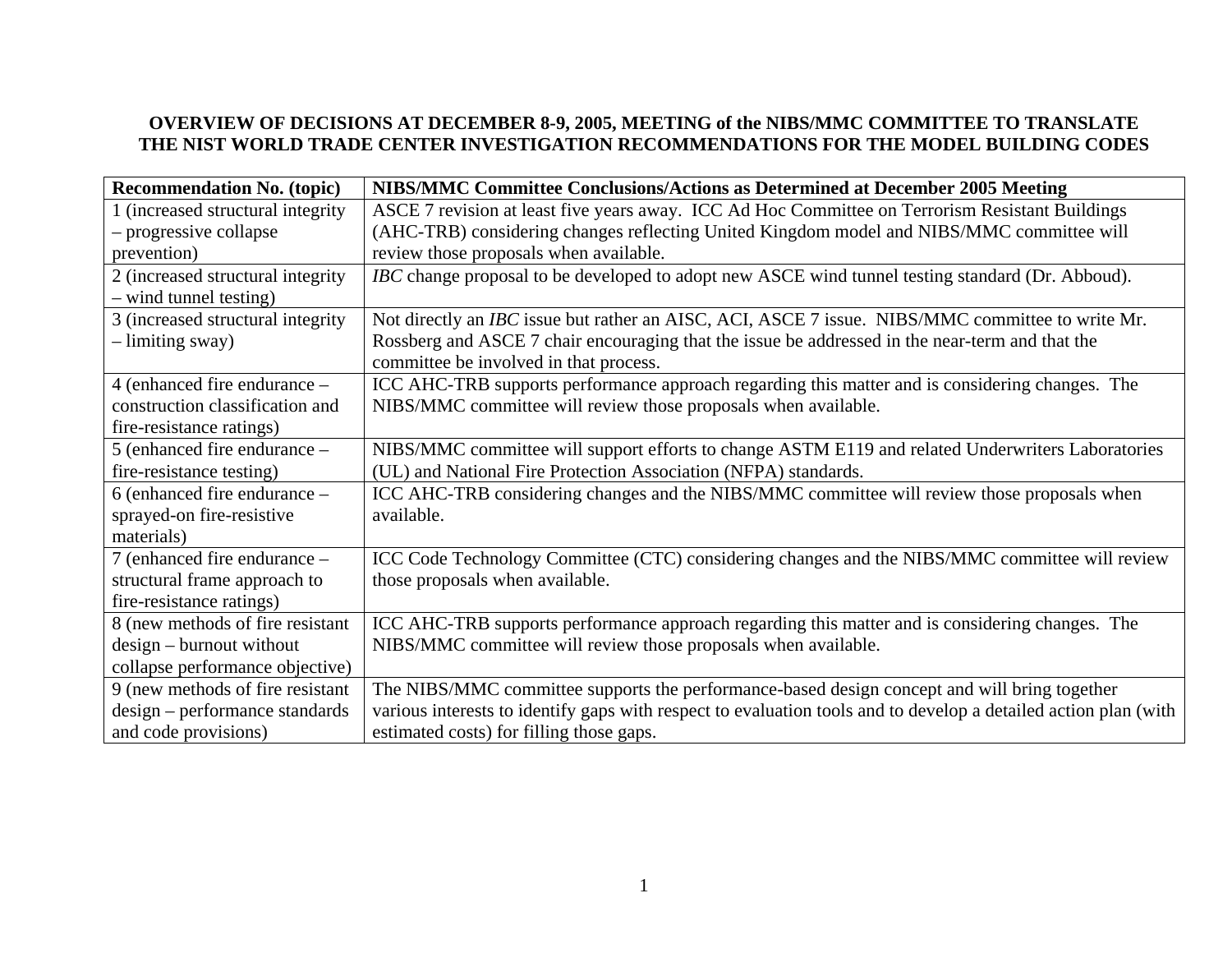| 10 (new methods of fire             | Not directly a code matter but NIBS/MMC committee will develop a plan for looking at new materials and |
|-------------------------------------|--------------------------------------------------------------------------------------------------------|
| resistant design $-$ new fire-      | facilitating their testing and use (Committee members Brice, Collins, Connolly, Jones, Wills).         |
| resistive coatings)                 |                                                                                                        |
| 11 (new methods of fire             |                                                                                                        |
| resistant design $-$ evaluation of  |                                                                                                        |
| advanced structural steel,          |                                                                                                        |
| reinforced and prestressed          |                                                                                                        |
| concrete, and other high-           |                                                                                                        |
| performance materials)              |                                                                                                        |
| 12 (improved active fire)           | Although a relatively long range issue, the ICC AHC-TRB is considering a change to ensure that water   |
| $protection - active fire$          | supply is looped for very tall buildings. The NIBS/MMC committee will review proposal when available.  |
| protection systems)                 |                                                                                                        |
| 13 (improved active fire            | ICC CTC and AHC-TRB considering changes based on what is used in Montgomery County, Maryland.          |
| protection – improved fire          | AHC-TRB also looking at electronics issues surrounding command/control systems. The NIBS/MMC           |
| alarm and communication             | committee will review proposals when available.                                                        |
| systems)                            |                                                                                                        |
| 14 (improved active fire            | ICC CTC and AHC-TRB considering changes based on what is used in Montgomery County, Maryland.          |
| protection – fire/emergency         | AHC-TRB also looking at electronics issues surrounding command/control systems. The NIBS/MMC           |
| command and control systems)        | committee will review proposals when available.                                                        |
| 15 (improved active fire            | ICC CTC and AHC-TRB considering changes based on what is used in Montgomery County, Maryland.          |
| protection – information            | AHC-TRB also looking at electronics issues surrounding command/control systems. The NIBS/MMC           |
| transmission and preservation)      | committee will review proposals when available.                                                        |
| 16 (improved building)              | NIBS/MMC Committee to develop a white paper to stimulate cooperation among all relevant interest       |
| $evacuation - public$               | groups.                                                                                                |
| education/training)                 |                                                                                                        |
| 17 (improved building               | ICC AHC-TRB considering development of changes and the NIBS/MMC committee will review proposals        |
| $\alpha$ evacuation – full building | when available. Graphic example of how building core areas might be designed being prepared for        |
| evacuation)                         | committee (Mr. Galioto).                                                                               |
| 18 (improved building               | ICC AHC-TRB considering development of changes and the NIBS/MMC committee will review proposals        |
| evacuation – egress systems)        | when available. Graphic example of how building core areas might be designed being prepared for        |
|                                     | committee (Mr. Galioto).                                                                               |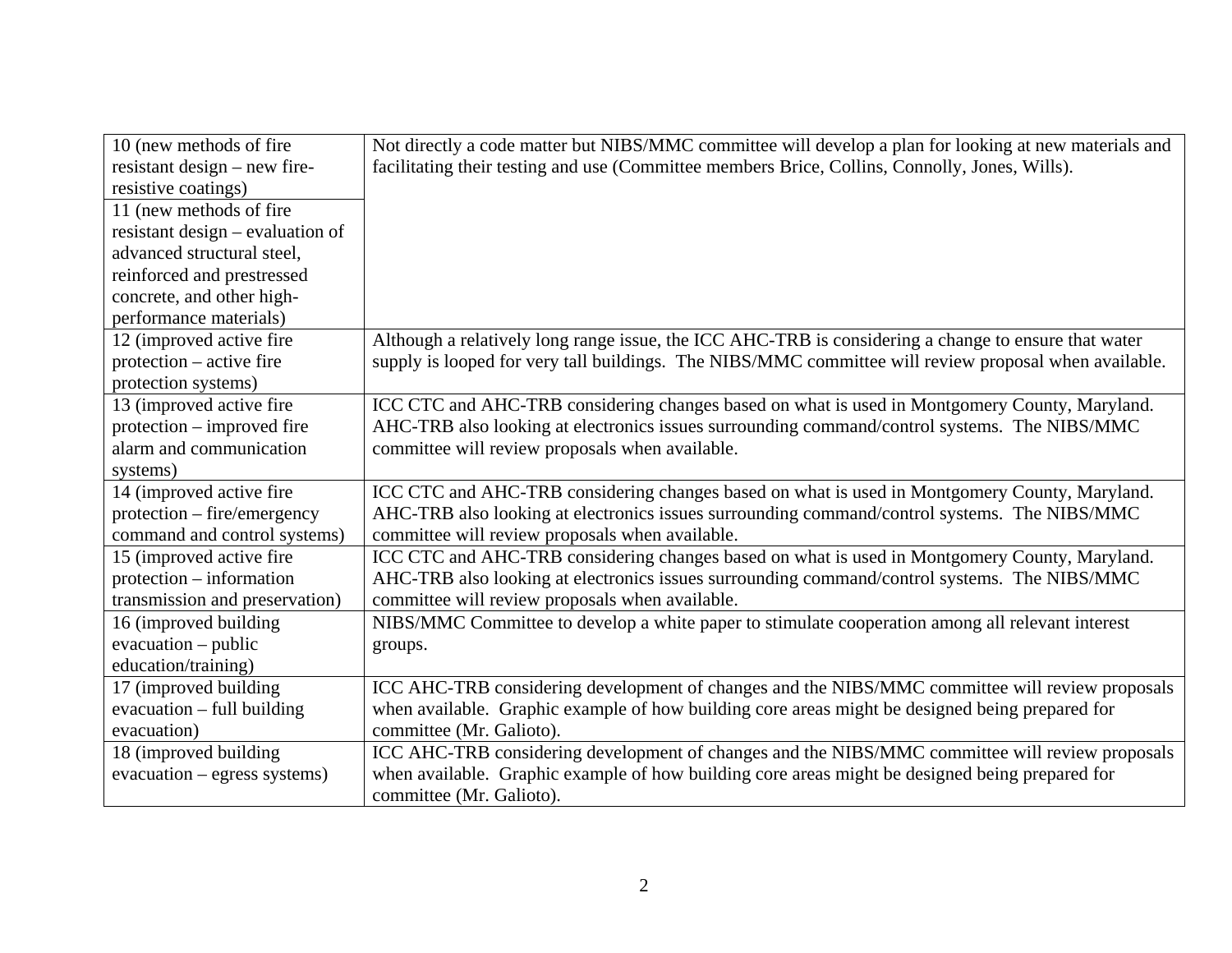| 19 (improved building           | ICC CTC and AHC-TRB considering changes based on what is used in Montgomery County, Maryland.            |
|---------------------------------|----------------------------------------------------------------------------------------------------------|
| evacuation - emergency          | AHC-TRB also looking at electronics issues surrounding command/control systems. The NIBS/MMC             |
| information communication)      | committee will review proposals when available.                                                          |
| 20 (improved building)          | ICC CTC expects to develop a proposal but requested assistance with the pressure issue. NIBS/MMC         |
| evacuation – evaluation of      | Committee members Connolly, Heilstedt, Hooper, Lew, and Smilowitz to research issue surrounding          |
| innovative evacuation           | pressure ranges for shafts and stairways.                                                                |
| technologies)                   |                                                                                                          |
| 21 (improved building response  | Updated standard from ASME needed. Regarding current practice, code does not require that elevators      |
| - structurally hardened         | NOT be used by occupants but fire service generally recalls elevators to lobby. Survey of fire community |
| elevators for                   | to determine whether they do or do not recall elevators to be conducted for committee (Mr. Adams) and    |
| responders/mobility impaired    | information on elevator deaths in fires to be sought (Ms. McNabb).                                       |
| occupants)                      |                                                                                                          |
| 22 (improved building response  | ICC CTC and AHC-TRB considering changes based on what is used in Montgomery County, Maryland.            |
| - emergency communication       | AHC-TRB also looking at electronics issues surrounding command/control systems. The NIBS/MMC             |
| systems)                        | committee will review proposals when available.                                                          |
| 23 (improved building response  | ICC CTC and AHC-TRB considering changes based on what is used in Montgomery County, Maryland.            |
| - handling critical information | AHC-TRB also looking at electronics issues surrounding command/control systems. The NIBS/MMC             |
| to increase responders'         | committee will review proposals when available and will develop a position paper on the intelligence     |
| situational awareness)          | aspects of information delivery for very large scale events (Committee members Adams, Brice, Perry and   |
|                                 | staff).                                                                                                  |
| 24 (improved building response  | ICC CTC and AHC-TRB considering changes based on what is used in Montgomery County, Maryland.            |
| - command and control for       | AHC-TRB also looking at electronics issues surrounding command/control systems                           |
| large-scale emergencies)        | (hardening/redundance). The NIBS/MMC committee will review proposals when available.                     |
| 25 (improved procedures and     | Jurisdictional standards of practice issue. The potential for writing to the relevant groups developing  |
| practices – improving safety in | model legislation for special authorities will be explored.                                              |
| buildings not covered by codes) |                                                                                                          |
| 26 (improved procedures and     | What to do for new buildings must be decided before exploring existing building issues but ICC AHC-      |
| practices – enforcement of      | TRB plans to look at communications issues. Once Recommendation 9 research is complete, additional       |
| safety provisions by state and  | scenarios can be developed.                                                                              |
| local jurisdictions)            |                                                                                                          |